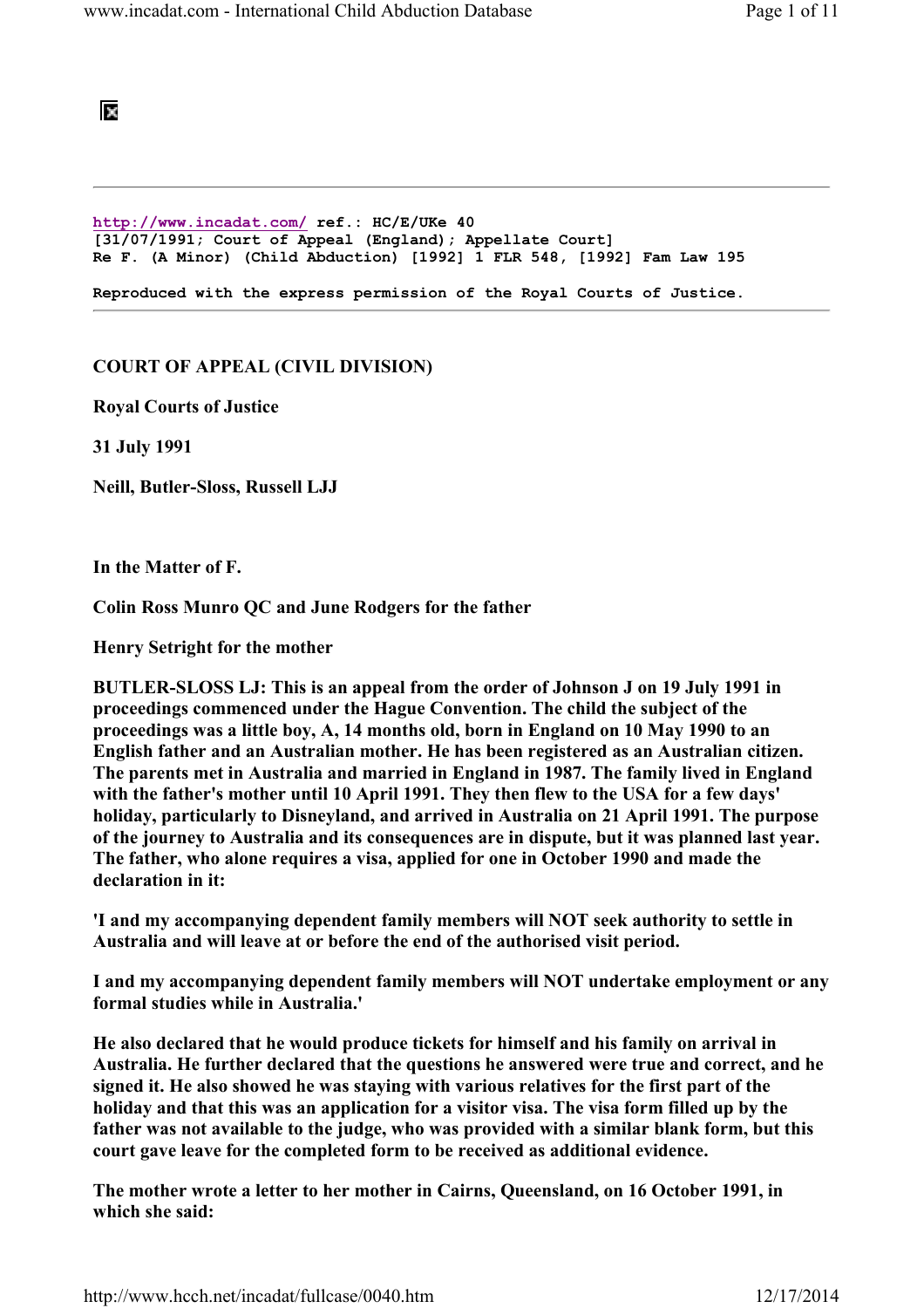'. . . we are definitely coming over. Our tickets are booked and paid for. Billy has his passport. Alex is registered as a citizen and we are preparing finances and also getting down to personal organisations. Billy is keen. He needs a break from here as much as I do . . . At the moment what we will do from there is undecided. Where we decide to live will depend on where Billy can get work. We want to be realistic and not just say we want to live in Cairns. I'd like to go there but it may not be practical. Billy will be coming on a visitor's visa. What process did Barbara use to get her husband in . . . Do you know?'

The mother received, around the same time in September, a letter from her father which indicated that he was going to provide, through her sister, a collection of house prices and estate agents' particulars.

In October 1990 the father bought three return tickets for Sydney, with a return date in July 1991 but valid for one year. Nineteen packing cases were dispatched via Pickfords for transport by sea to Brisbane to arrive some 6 weeks after the family. The packing cases, according to the affidavit of the maternal great-grandmother, contained ten boxes of books, two boxes of hi-fi system, a baby's cot, and a picture among other possessions.

According to the mother, the intention of the family was to emigrate to Australia and regularise the father's resident status after arrival. According to the father, the family was visiting for an extended holiday, staying for the first few weeks with relatives, with the intention of considering whether or not to live in Australia for any length of time and whether there might be any work available for them both.

On arrival in Australia, they stayed as a family, first with the mother's father in Sydney and then moved to the mother's mother in Cairns. The relationship between the parents deteriorated on 20 May 1991, at the mother's suggestion, the father went to stay with his sister near Sydney and the mother and A remained with her mother. On 3 July 1991 the mother and A rejoined the father near Sydney and the mother informed the father that the marriage was at an end and that she had consulted solicitors. She and A continued to stay with the father until 8 July 1991. She went to Brisbane and left A with his father. According to the father, she left no address or telephone number and he did not know when she was returning. He decided to take A back to England and consulted solicitors and the Australian immigration authorities to see if there was any reason why he could not remove the child. He was advised that there was not and, on 10 July 1991, he flew back to London with A. He did not tell the mother or any of her family of his plans before he left, but, on arrival in England, got in touch with the mother through his sister in Sydney.

The mother moved with great speed and initiated her originating summons under the Convention procedure, which came first before a judge on 16 July 1991 and before Johnson J on 18 July 1991. Both the mother and the father were present at the hearing. The judge decided the case on the affidavits and other documentary evidence. The judge found that the Convention applied and directed that the child return to Australia with the mother. The parties were able to agree that, despite this appeal, the mother should return with A to Australia, upon her undertaking that, if the appeal was allowed, she would return with the child for the issue of his custody to be dealt with in wardship proceedings.

The removal of A from New South Wales to England by the father was, in my view, entirely wrong and contrary to the welfare of this child. Any legal advice or advice from the Australia immigration authorities as to his right to remove the child does not change a unilateral and unjustified act of taking a child from one country to another, without either the knowledge or consent of the other parent. That, however, is not the issue in this case. The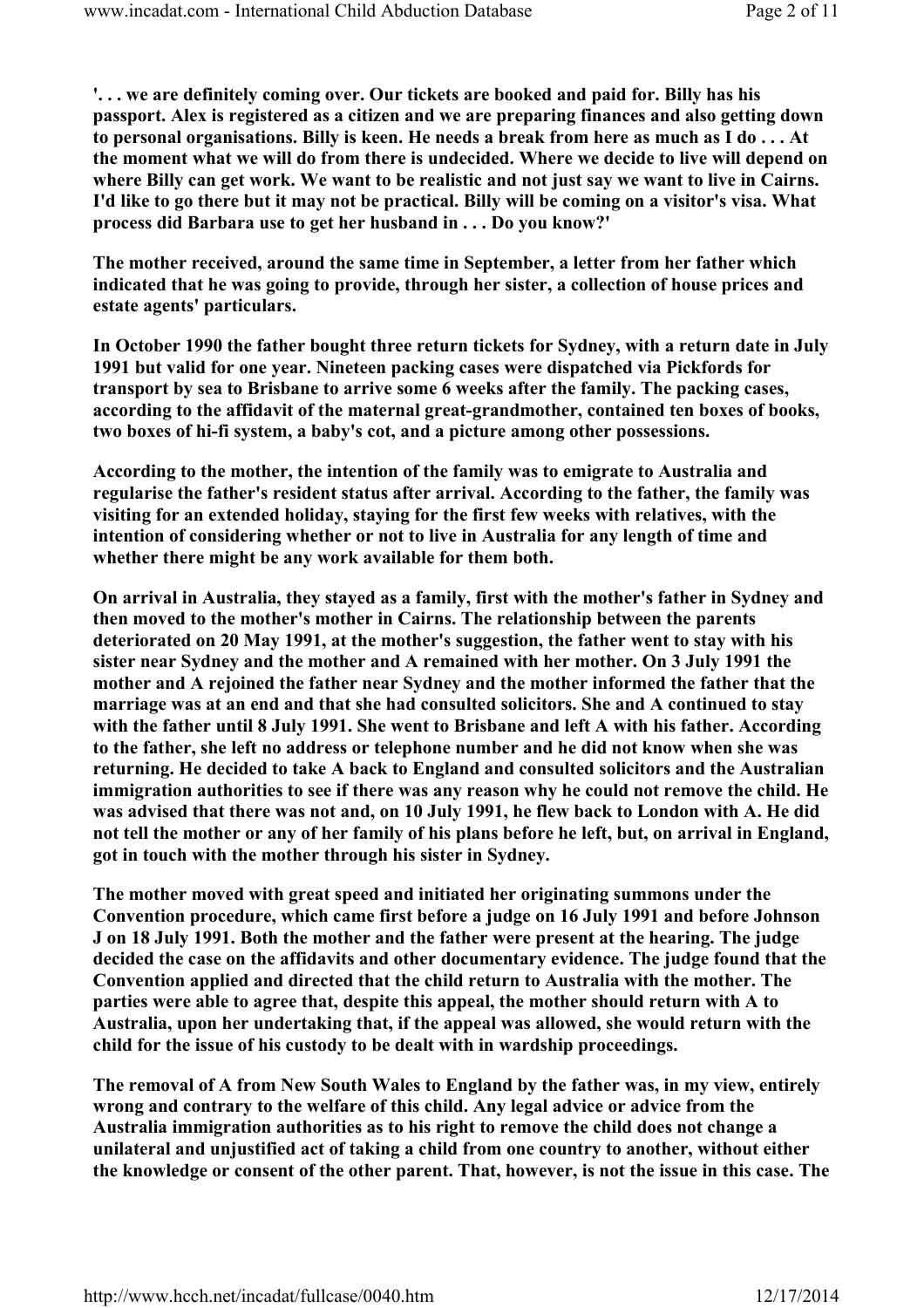question is whether the removal of A from Australia contravenes the Hague Convention. Article 3 of the Convention reads as follows:

'The removal or the retention of a child is to be considered wrongful where -

(a) it is in breach of rights of custody attributed to a person, an institution or any other body, either jointly or alone, under the law of the State in which the child was habitually resident immediately before the removal or retention; and

(b) at the time of removal or retention those rights were actually exercised either jointly or alone, or would have been so exercised but for the removal or retention.'

It is common ground between the parties that, by Australian family law, the removal of the child was in breach of the mother's rights of joint guardianship and custody (Family Law Act 1975) and, consequently, was a wrongful removal under art 3 of the Convention if the other elements of the article apply. It is equally common ground that the child and his parents were all habitually resident in England prior to 10 April 1991. The only issue is, therefore, whether the child was habitually resident in Australia immediately before his removal on 10 July 1991. A young child cannot acquire habitual residence in isolation from those who care for him. While A lived with both parents, he shared their common habitual residence or lack of it. Lord Brandon in Re J (A Minor) (Abduction) [1990] 2 AC 562 said at p 578:

'The first point is that the expression "habitually resident", as used in art 3 of the Convention, is nowhere defined. It follows, I think, that the expression is now to be treated as a term of art with some special meaning, but is rather to be understood according to the ordinary and natural meaning of the two words which it contains. The second point is that the question whether a person is or is not habitually resident in a specified country is a question of fact to be decided by reference to all the circumstances of any particular case. The third point is that there is a significant difference between a person ceasing to be habitually resident in country A, and his subsequently becoming habitually resident in country B. A person may cease to be habitually resident in country A in a single day if he or she leaves it with a settled intention not to return to it but to take up long-term residence in country B instead. Such a person cannot, however, become habitually resident in country B in a single day. An appreciable period of time and a settled intention will be necessary to enable him or her to become so. During that appreciable period of time the person will have ceased to be habitually resident in country A but not yet have become habitually resident in country B.'

The judge found that the child was habitually resident in Australia for two reasons:

1. He found that the family had acquired habitual residence in Australia by 20 May 1991.

2. He found, in the alternative, that the mother had acquired habitual residence and that the father had acquiesced in the child remaining with the mother and in the change of habitual residence of the child to that of his mother.

Consequently, he found that the Convention applied and that the father was in breach of it.

On the appeal, Mr Ross-Munro QC for the father, raised three points: 1. The judge was wrong to hold that the habitual residence of the family was Australia.

2. The judge was wrong to find that the father had acquiesced in the acquisition of the mother's habitual residence by the child.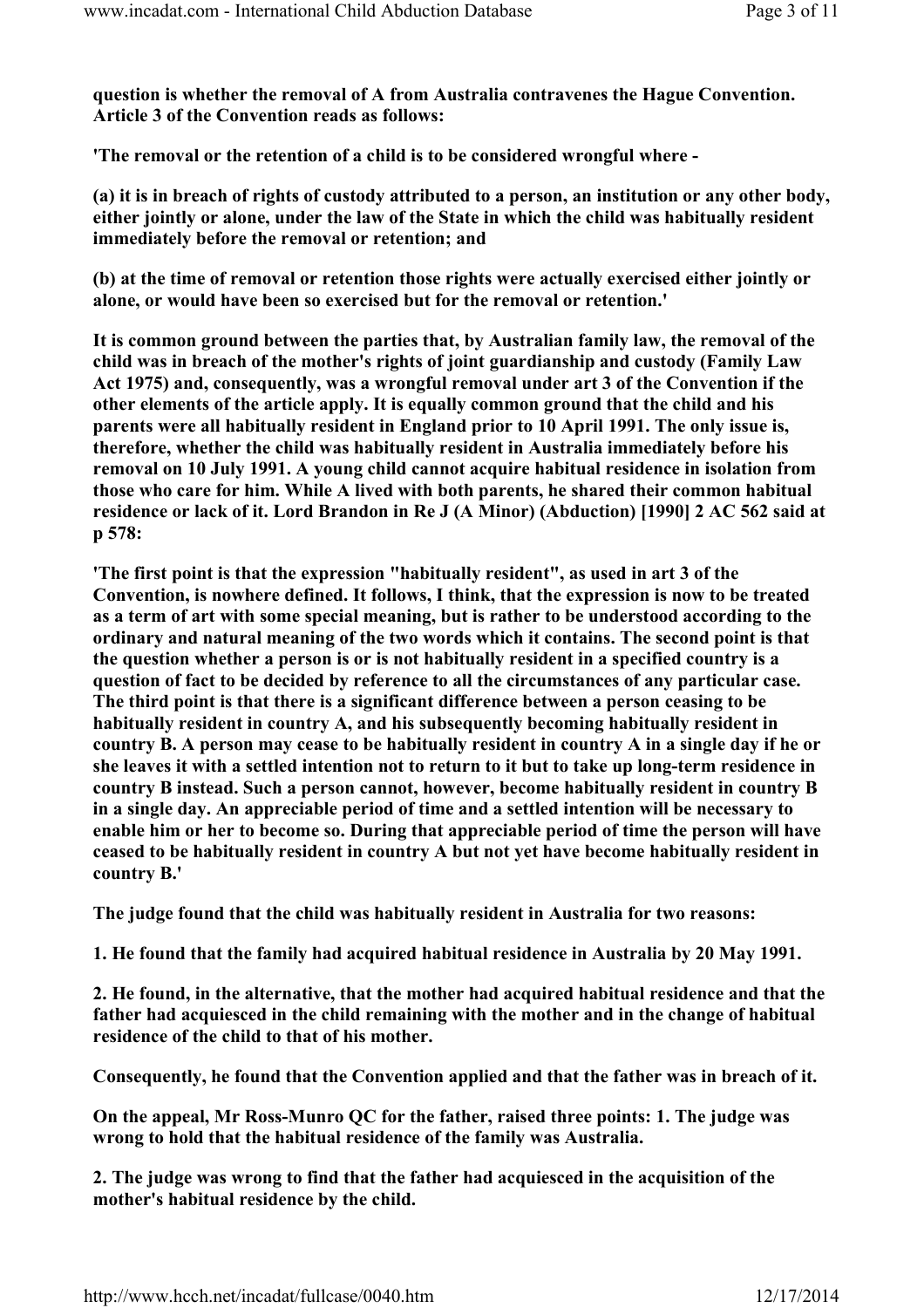3. The judge should have heard oral evidence to resolve major conflicts of evidence on the issue which required to be decided and which went directly to the jurisdiction of the court and he was wrong to decide that case on affidavit and documentary evidence alone.

## Oral evidence

Taking the third point first, Mr Ross-Munro submits that in a case under the Convention, where the issue is where the child was habitually resident and there is a conflict of evidence on the issue which goes to the jurisdiction of the court, the judge ought to hear oral evidence to resolve the matters in dispute and, consequently, Johnson J erred in not hearing the parties give oral evidence.

Proceedings under the Convention are summary in nature and designed to provide a speedy resolution of disputes over children and secure the prompt return of children wrongfully removed from the country of their habitual residence. The procedure set out in Ord 90, rr 32-47, is by originating summons. The parties may file affidavit evidence, but there is no right to give oral evidence although the court has a discretion to admit it (see Re E (A Minor) (Abduction) [1989] 1 FLR 135). In a number of cases, oral evidence has been admitted and, in others, refused by the judge in Convention cases which have been reported and which were brought to our attention. There is a real danger that if oral evidence is generally admitted in Convention cases, it would become impossible for them to be dealt with expeditiously and the purpose of the Convention might be frustrated.

In this case, there are irreconcilable issues exposed in the affidavits of the parents as to the reasons for the visit to Australia. The disputed evidence goes to the heart of the issue to be resolved and undoubtedly placed the judge in a difficult position. But the criticisms of the judge are entirely unwarranted, when the transcript of the proceedings is read. The question of oral evidence was raised by Mr Setright for consideration by the judge. Mr Setright did not ask the judge to hear oral evidence on behalf of the wife and had no wish for him to do so. The judge consulted Miss Rodgers, acting for the father, who launched immediately into her general submissions without giving the judge an answer to the question on oral evidence. Early in her submissions, she undoubtedly gave the impression that the disputes of fact were de minimis and the issues were those of law and not of fact. A later application for a specific witness to be called is irrelevant to this point. Clearly, Miss Rodgers did not seek either to call her client or cross-examine the mother. In those circumstances, the judge was entirely justified in hearing the matter on the affidavit and documentary evidence and coming to a conclusion on the available material. Having said that, the task of rejecting the sworn evidence of a deponent on contested issues of fact without hearing oral evidence, and, in particular, cross-examination on the affidavits, is not one lightly to be undertaken, where, in a case such as this, the resolution of the disputed facts is crucial to the decision whether the Convention applies at all. If the facts in issue are not crucial, oral evidence would not be necessary. Equally, as in Re E (A Minor) (Abduction) (above), if only one side is present and able to give evidence, that evidence, in the absence of the other side, is unlikely to resolve the issue. But if both parties are present in court, some limited oral evidence relevant to the issue would clearly be helpful in certain cases. With hindsight, it would have been helpful in this case. But the admission of oral evidence in Convention cases should be allowed sparingly.

If a judge is faced with irreconcilable affidavit evidence and no oral evidence is available or, as in this case, there was no application to call it, how does the judge resolve the disputed evidence? It may turn out not to be crucial to the decision, thus not requiring a determination. If the issue has to be faced on disputed non-oral evidence, the judge has to look to see if there is independent extraneous evidence in support of one side. That evidence has, in my judgment, to be compelling before the judge is entitled to reject the sworn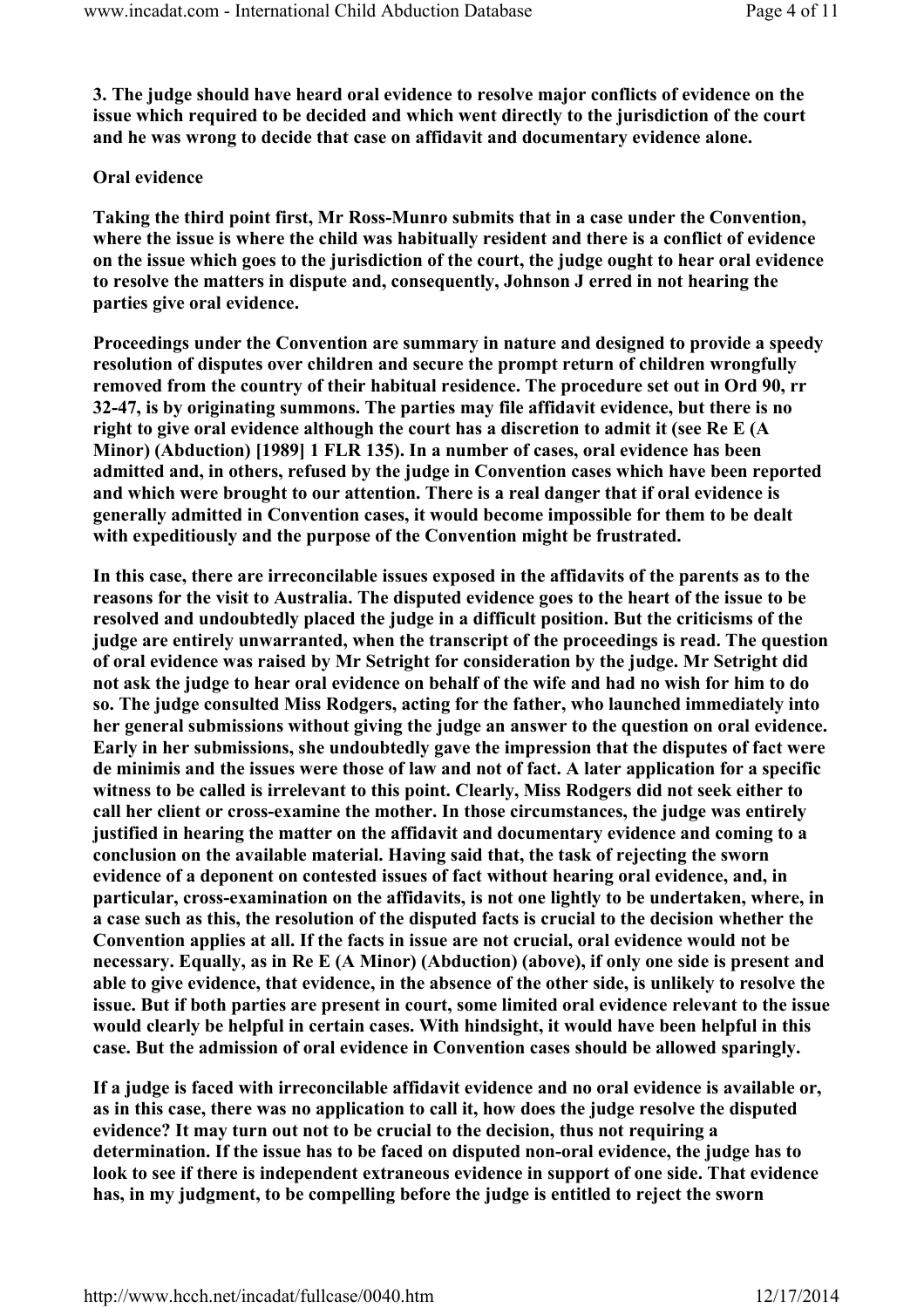testimony of a deponent. Alternatively, the evidence contained within the affidavit may in itself be inherently improbable and therefore so unreliable that the judge is entitled to reject it. If however, there are no grounds for rejecting the written evidence on either side, the applicant will have failed to establish his case. There is, in my view, no substance in the third point raised by Mr Ross-Munro.

Habitual residence of the family

The judge relied on six points in coming to his firm conclusion on the affidavit and documentary evidence.

1. By far the most important point was the decision of the family to send by sea nineteen packing cases. The father's explanation for these items was:

'We did not take any major household items such as sofa or television set with us - only such items as would make our extended stay enjoyable.'

The father's explanation was, in my view, entirely unconvincing.

2. There were two letters in the autumn of 1990, to which I have already referred, of which the father may not have been aware and which, by themselves, do not add very much, but may be seen as pointers.

3. Shortly after their arrival, the father obtained forms of application for resident status and, I assume, a work permit, and they were partially filled up with the wife's help, but not sent in.

4. The father and mother together filled in an application form in May 1991 for a distributorship in Australia.

5 and 6. The judge also relied upon the application for a visa and the buying of the three return tickets, two of them it seems unnecessary, as consistent with the mother's case.

The judge came to the conclusion, having set all these matters out:

'I conclude from those facts that when the family left the UK and went to Australia, their plan was to settle there. I have no doubt about that. Whether they would have stayed there indefinitely would, no doubt, have depended on the success of the marriage and their ability to find accommodation and employment there. I have no doubt that, in all practical respects, they did intend to emigrate from the UK and settle in Australia. I simply cannot conceive that a family going to Australia for an extended holiday would have acted in the way that not only the mother but also the father acted in the respects to which I have already referred. The father's evidence about it is as follows:

"As far as I was concerned, and I thought the plaintiff was of the same mind, this was to be by way of an extended holiday, during which we would consider whether or not to live in Australia for any length of time and whether there might be any work available for us both."

I reject the father's evidence in that respect.'

Mr Ross-Munro, in his submission, accepts that the nineteen packing cases is a point very much in favour of the mother's case, but seeks to show that it is not sufficiently compelling by itself and that the other points do not go very far to assist the wife. He asserts that in respect of the visa and the tickets, they support the father's case. In addition, he points to the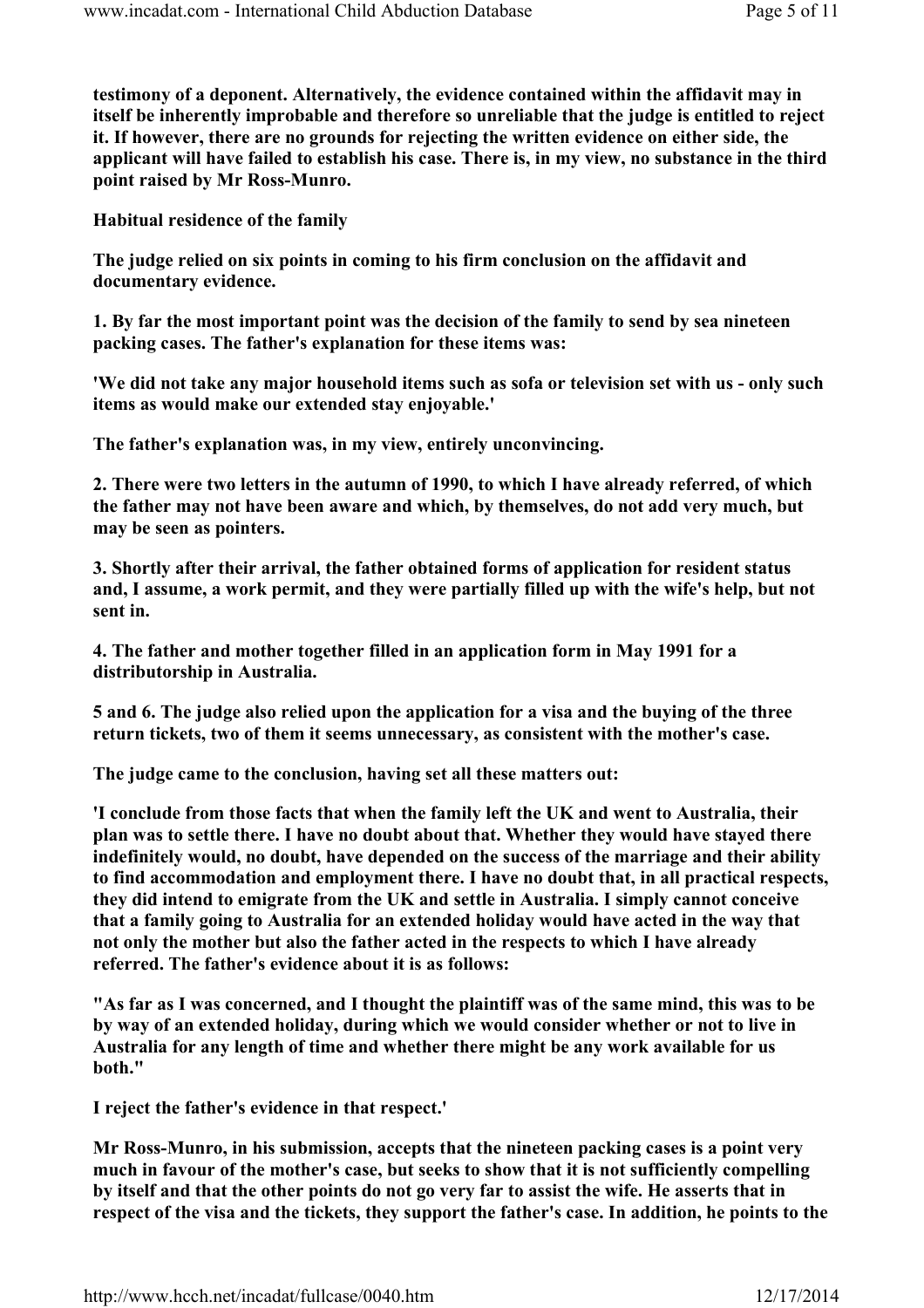other items of furniture neither sent to Australia nor disposed of. In that context, it is pertinent to remember that the couple lived with the father's mother. Also, English bank accounts have not been closed. The family had made no effort to look at houses, either to buy or to rent. However, they did part a month after arrival and, until 20 May 1991, were staying together with relatives. I agree with Mr Ross-Munro that the purchase of the three airline tickets is a point in favour of the father, but it may be capable of explanation. The completed visa form, however, is equivocal. On the one hand, the father signed the declaration that he was a bona fide visitor and would not seek authority to settle in Australia and would leave before the end of the authorised visit period. On the other hand, he did obtain forms for permission to reside in Australia, which were incompatible with his declaration. In my view, the judge was entitled to find the visa form not inconsistent with the evidence of the mother. However, the issue remains that, on the vital question as to the purpose of the visit, the evidence of the two parents is diametrically opposed and irreconcilable. Was the judge entitled, on the evidence available to him, to reject the father's account in his affidavit of the extended holiday and find for the mother?

As I have already said, in cases such as these, concerned with establishing the facts and circumstances prior to a decision whether the case is a Convention case at all, if the evidence conflicts in an essential particular and both parties are available to give oral evidence on that point, the normal practice in Convention cases of not calling oral evidence might usefully give way to the taking of a limited amount of oral evidence to enable the judge to resolve the issue. But the judge tried the case on the evidence available to him and, in my view, on the particular facts of this case, he was eminently justified in rejecting the father's affidavit evidence. There was an accumulation of evidence which, put together, became compelling in the absence of any credible explanation from the father. The explanation of the father as to the nineteen packing cases - to make the extended stay more enjoyable became inherently improbable upon looking at the list of the items sent by sea. Russell LJ, during the argument, queried the existence of the picture, for the inclusion of which the explanation from counsel was that, for sentimental reasons, it went with the family for this extended holiday. That is, perhaps, an extreme example, but the number of packing cases, in itself, is compelling evidence contrary to the suggestion of a holiday, even an extended one. The point about the tickets, in my judgment, is not sufficient to displace the evidence to the contrary.

The judge was entitled to make the finding that the family did intend to emigrate from the UK and settle in Australia. With that settled intention, a month can be, as I believe it to be in this case, an appreciable period of time. Looking realistically at the position of A, by the time he left Sydney on 10 July 1991, he had been resident in Australia for the substantial period of nearly 3 months. Mr Setright, wearing two hats, on behalf of the mother and of the Lord Chancellor as the central authority, reminds us that it is important for the successful operation of the Convention that a child should have, where possible, an habitual residence, otherwise he cannot be protected for abduction by a parent from the country where he was last residing. Paraphrasing his argument, we should not strain to find a lack of habitual residence where, on a broad canvas, the child has settled in a particular country.

On the first ground, therefore, in my judgment, the judge was right and this case falls within the Convention and the father wrongly removed A from Australia.

I would dismiss the appeal on that ground.

Acquiescence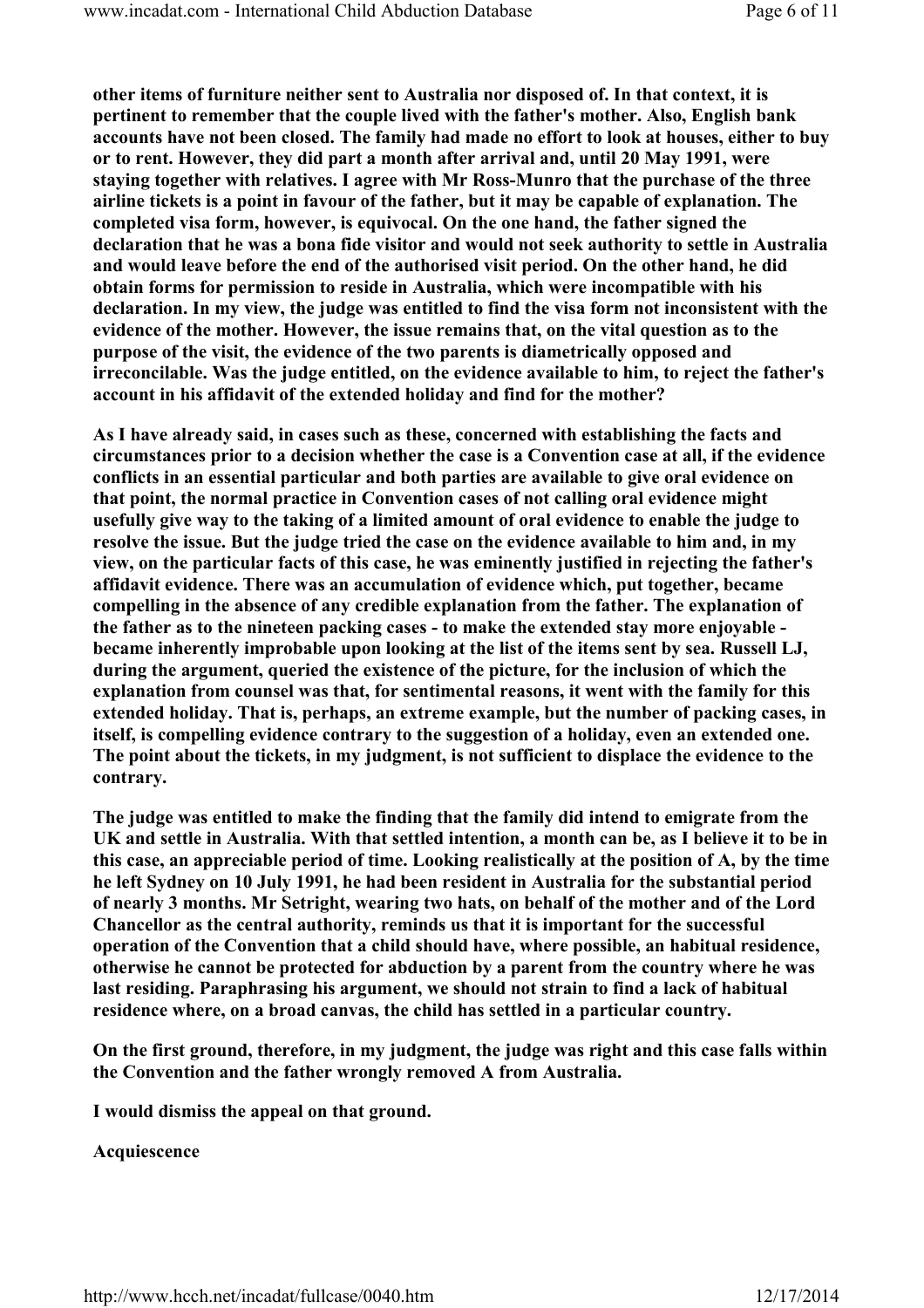I will, however, make some observations upon the second limb, the question of acquiescence. While parents live together, the child is habitually resident with both parents. When the parents separate, the child's habitual residence may change and will, in due course, follow that of the principal carer with whom he resides. In Re J (A Minor) (Abduction: Custody Rights) [1990] 2 AC 562; sub nom C v S (A Minor) (Abduction: Illegitimate Child) [1990] 2 FLR 442, Lord Donaldson

MR said at p 572 and p 449 respectively:

'. . . in the ordinary case of a married couple, in my judgment, it would not be possible for one parent unilaterally to terminate the habitual residence of the child by removing the child from the jurisdiction wrongfully and in breach of the other parent's rights. Accordingly this decision cannot be applied to the ordinary case of the married couple.'

Lord Donaldson was, of course, considering a more extreme situation than the present, but, adapting the observations of Lord Donaldson to the present facts, I would respectfully agree with what he said. The change of habitual residence of a child may occur in a number of ways, by order of the court, by agreement of the parents, by one parent taking no step to prevent the other parent from changing the child's home, which, over a sufficient period, may amount to acquiescence. In Re P (GE) (An Infant) [1965] Ch 568 Lord Denning MR said at p 585:

'So long as the father and mother are living together in the matrimonial home, the child's ordinary residence is the home -- and it is still his ordinary residence, even while he is away at boarding school. It is his base, from whence he goes out and to which he returns. When father and mother are at variance and living separate and apart and by arrangement the child resides in the house of one of them -- then that home is his ordinary residence, even though the other parent has access and the child goes to see him from time to time. I do not see that a child's ordinary residence, so found, can be changed by kidnapping him and taking him from his home, even if one of his parents is the kidnapper. Quite generally, I do not think a child's ordinary residence can be changed by one parent without the consent of the other. It will not be changed until the parent who is left at home, childless, acquiesces in the change, or delays so long in bringing proceedings that he or she must be taken to acquiesce. Six months' delay would, I should have thought, go far to show acquiescence. Even 3 months might in some circumstances. But not less.'

Whether a parent has acquiesced in a change of habitual residence will, of course, be a question of fact. In the present appeal, the mother, who is Australian and returned to her own country with the settled intention to remain there, may well have reacquired habitual residence in Australia very quickly. The question in relation to A did not arise until after 20 May 1991, and the period with which we are concerned is only until 10 July 1991. But the need for a close examination of time limits, as suggested by Lord Denning, and whether they are relevant to today's peripatetic families does not, in my judgment, arise in this case. Acquiescence is a combination of a sufficient period of time coupled with inactivity by the parent without the child to demonstrate an implied acceptance of the changed position. The circumstances of the parting of the couple, the reluctance of the father to accept the breakdown of the marriage, together with the view of the mother expressed in her affidavit as to some prospect of reconsideration of the future of the marriage, are not, in the written evidence alone, sufficient, in my view, to show acquiescence. I would not myself wish, in our modern way of life, to lay down any rules as to a period of time which may or may not demonstrate acquiescence. It has to be a matter of the facts and circumstances of each case. But where there is a shortish period and the parting of the parents is not yet final and reconciliation is a possibility, the absence of any legal action taken by the non-custodial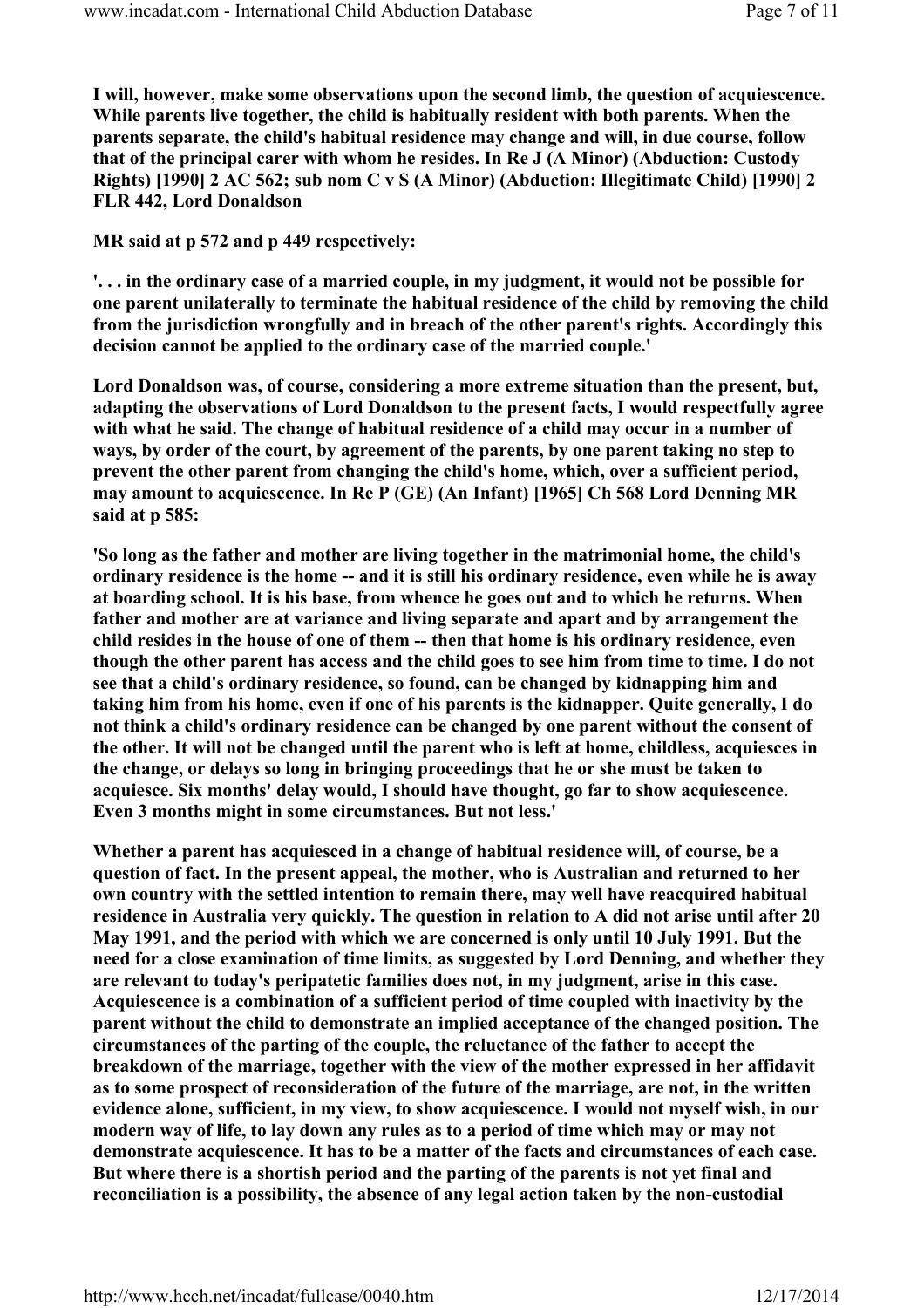parent ought not to be taken as the equivalent of an implied agreement to the actions of the other parent. On the basis of the written evidence alone, the evidence in this case was not, in my view, sufficiently strong for the judge to find acquiescence by the father to the acquisition by the child of the mother's habitual residence. There might have been an argument, however, as to whether the father in fact consented to the child remaining with the mother and changing the habitual residence, but this argument was not placed before the judge and it is not necessary to explore it on this appeal.

I would dismiss the appeal.

RUSSELL LJ: I have had the advantage of reading in draft the judgment which has been given by Butler-Sloss LJ and also the judgment about to be delivered by Neill LJ. I agree with both judgments and, for all the reasons contained therein, I too would dismiss this appeal. There is nothing which I can usefully add.

NEILL LJ: I have had an opportunity of reading in draft the judgment of Butler-Sloss LJ. I agree with it and with the reasons given by Butler-Sloss LJ for dismissing this appeal. In deference to the argument of counsel for the father, however, I propose to add a short judgment of my own on one aspect of the matter.

The question for decision in this case is whether the child A, now aged 14 months, was 'habitually resident' in Australia on 10 July 1991, the day when his father brought him back to England without the mother's knowledge or consent.

It is common ground that, until the family left England on 10 April 1991, the father, the mother and A were habitually resident in England. The family arrived in Sydney on 21 April 1991, having spent a few days en route in the USA.

The only evidence before the judge and before this court has been in the form of affidavits and the exhibits to those affidavits. This accords with the usual practice in Convention cases. There may be cases, however, of which - with the benefit of hindsight - this would appear to be one, where the foreign court has not yet become involved and where there is an issue as to whether the Convention applies at all. In such cases, the court may have to decide questions as to the intention of the parties or other matters where the affidavit evidence is in direct conflict. It may then be more satisfactory for the court, before reaching a decision, to hear oral evidence if this is available.

In the present case, it is and was the father's contention that the family went to Australia on an extended holiday. In para 6 of his affidavit he said this:

'I travelled to Australia on a visitor's visa valid for one year only. I had neither a work nor a resident's permit. As far as I was concerned, and I thought the plaintiff was of the same mind, this was to be by way of an extended holiday, during which we would consider whether or not to live in Australia for any length of time and whether there might be any work available for us both.'

In paragraph 12, when dealing with the circumstances in which he obtained an application form to enable him to obtain residency and rights of work in Australia, he said this:

'I did not complete the forms as I did not want to stay in Australia, save for the extended holiday we were on.' In para 13, explaining how it was that he came back to England on 10 July 1991, he said:

'From her attitude, I concluded there was no future for us in Australia.'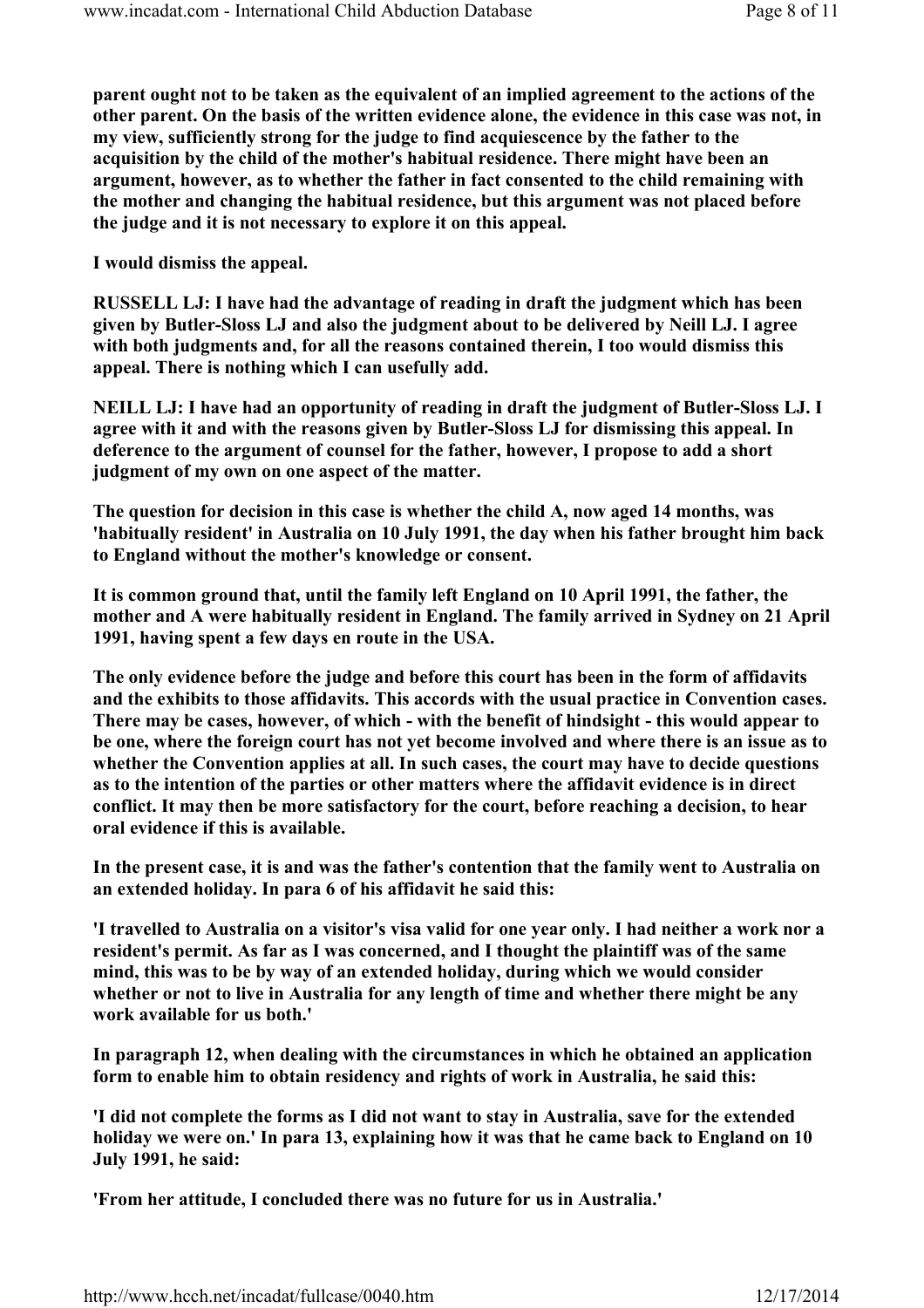The mother's evidence, on the other hand, is that they went to Australia intending to make their home there. In para 3 of her affidavit she said this:

'After the birth of A, we decided that we would leave England for Australia, because we both believed that we would all have a better life over there. The marriage had been difficult for some time and I hoped that when we got to Australia and found a home of our own things would improve for us. I believe that many of our problems were caused by our very cramped living conditions at the defendant's mother's home. After the decision had been made, I returned to work so that we would be able to save sufficient money to set us up in Australia and to pay off a debt of £4000 which I incurred in this country when I started a small business which did not work out.'

In paras 5 and 6 the mother referred to their intention to settle in Byron Bay in New South Wales. In para 11 she added:

'The decision to live in Australia was a joint decision of us both.' The judge rejected the father's evidence that they went to Australia on an extended holiday. He held that the father had become habitually resident in Australia by (it seems) 20 May 1991, that is within a month of arrival in the country.

The question which has particularly concerned me in this case is whether there was sufficient evidence to be derived from all the surrounding circumstances to entitle the judge to reject the father's sworn evidence in his affidavit which had not been tested by crossexamination. The judge based his conclusion on the improbability, in the circumstances, of the father's assertion that they went on an extended holiday. In his judgment, the judge said this at p 6D:

'I simply cannot conceive that a family going to Australia for an extended holiday would have acted in the way that not only the mother but also the father acted in the respects to which I have already referred.'

The judge's references related to six matters:

'(1) the mother's letter of 16 October 1990 (bundle, p 57) and her receipt from an estate agent in Australia of particulars of properties where they might live;

(2) the fact that the family's possession were packed in nineteen boxes and sent to Australia by sea;

(3) the completion, by the father, of an application form for the grant of a distributorship of a product to be sold by the father in Australia;

(4) the partial completion of an application form by the father for resident status in Australia;

(5) the application for a visa by the father;

(6) the purchase of return air tickets.

I shall deal first with the visa application and the air tickets (items 5 and 6 in the judge's list). Counsel for the father criticised the judge's reliance on these two matters which, it was submitted, strongly supported the father's case. At p 6A of his judgment the judge said this:

'It seems to me that everything that happened in relation both to the air tickets and to the visa application accords with the evidence of the mother that they had planned to settle in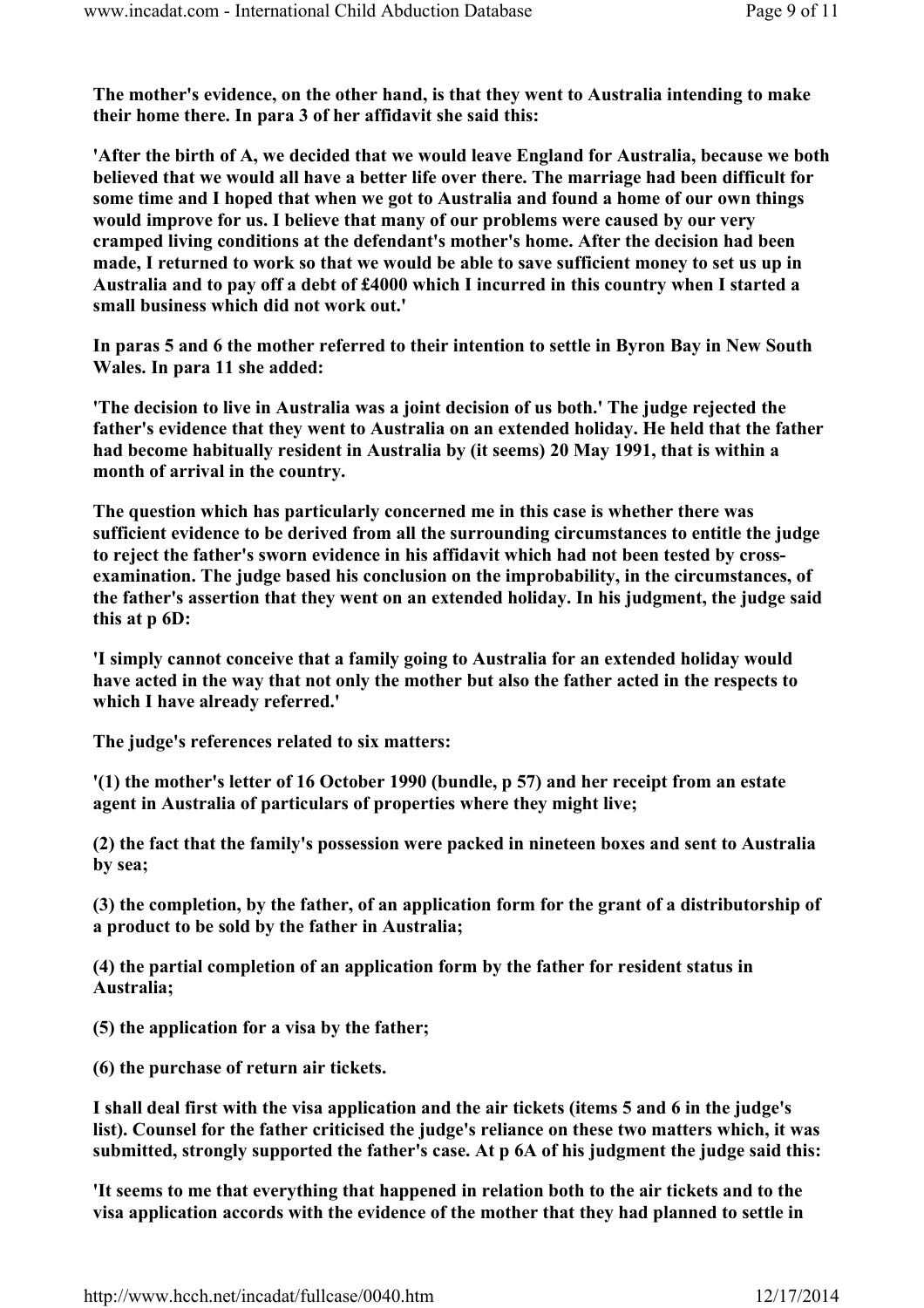Australia, where she and A would be entitled as of right to settle and where, no doubt, an application that her husband and A's father should also be allowed to settle would be little more than a formality.'

At one time, I was puzzled by this passage in the judgment, as it seemed to me that the application for a visitor's visa and the purchase of the unnecessary return tickets for the mother and for A were more in accord with the father's case than that of the mother. But I am satisfied, on further reflection, that the visa application is at least capable of fitting in with the mother's story that the plan was to apply for resident status after arrival. According to para 4 of the mother's affidavit, the father had been told, in London, that an application from England for resident status could take up to 2 years. Moreover, even the purchase of the extra tickets may be no more than equivocal. An immigration official might look with some suspicion at a visitor who had a return ticket for himself, but no such ticket for his wife or child.

I turn next to the letter in October 1990 and the receipt of information from an Australian estate agent. It may well be that the father was unaware of the terms of his wife's letter to her mother and he may never have seen the particulars. It is certainly true that, on the evidence, the parties took no steps to find a home for themselves during the time they were together in Australia. I propose, therefore, to attach little importance to these items.

The other matters relied on by the judge, however, fall into a very different category. The father accepts that while in Sydney he obtained and partially completed the application for resident status. These steps fit in precisely with the mother's evidence that they both knew that it would be simpler to apply for resident status after arrival. The application for a dealership is also very significant and fits in with the mother's version of the family's intentions. But I attach even greater importance to the shipping of no less than nineteen boxes or cases of possessions from England. The father referred to these boxes in his affidavit at para 7:

'To cover us whilst in Australia, we had arranged for certain items of clothes, children's requirements and books to be shipped out to Brisbane, Australia . . . We did not take any major household items such as sofa or television set with us - only such items as would make our extended stay enjoyable.'

According to the affidavit of the wife's grandmother, the boxes were cleared through customs on 9 July 1991. The airline tickets showed a return flight on 30 July 1991.

I have come to the conclusion that, on the facts of this case, there was indeed sufficient evidence provided from the documents and the surrounding circumstances to entitled the judge to reach the conclusion he did. Moreover, it is to be noted that there is no evidence that the father gave any indication before the wife went to Brisbane on 8 July 1991 that he was planning to leave Australia.

I too would dismiss this appeal.

[http://www.incadat.com/] [http://www.hcch.net/] [top of page]

All information is provided under the terms and conditions of use.